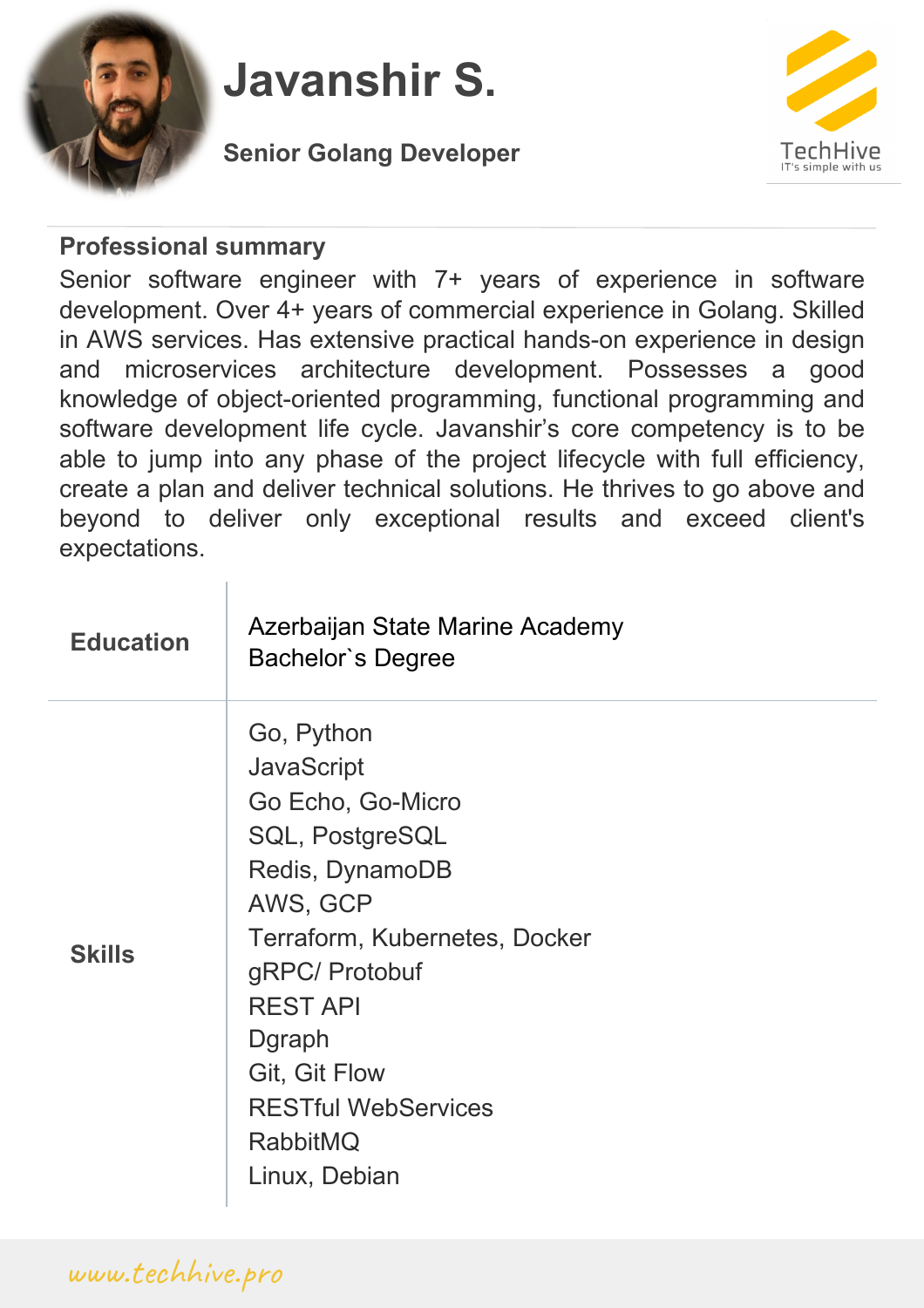| <b>Project</b>                         | <b>NDA</b>                                                                      |  |
|----------------------------------------|---------------------------------------------------------------------------------|--|
| Period                                 | May $2021 -$ till now                                                           |  |
| Role                                   | <b>Senior Software Engineer</b>                                                 |  |
| <b>Technologies</b>                    | Golang, Terraform, gRPC, Cl/CD, Kubernetes,<br>Vue.js, RabbitMQ, google PUB/SUB |  |
| <b>Responsibilities</b>                |                                                                                 |  |
| not subject to disclosure<br>$\bullet$ |                                                                                 |  |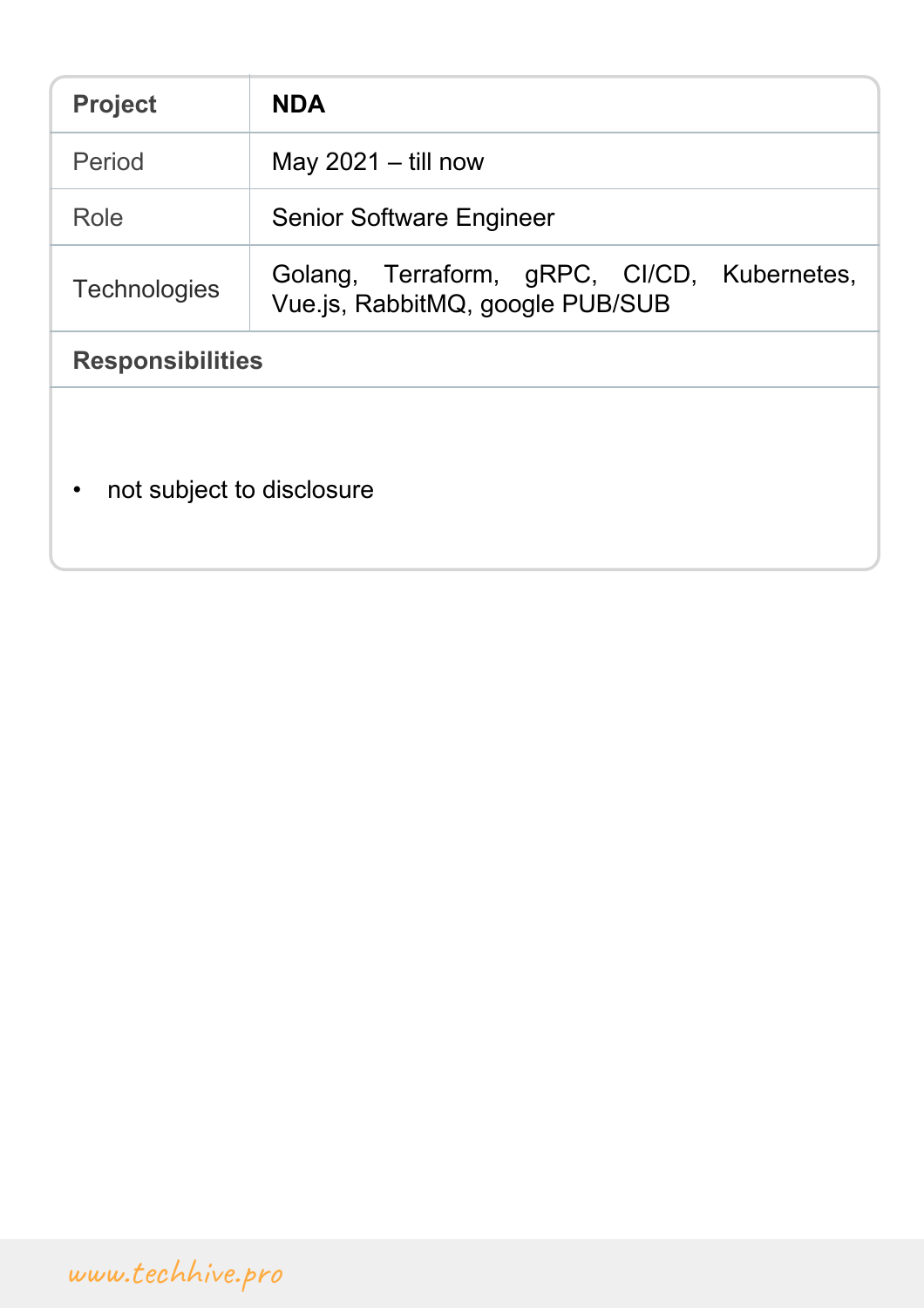| <b>Project</b>          | <b>Buglance</b>                                                                                                               |  |
|-------------------------|-------------------------------------------------------------------------------------------------------------------------------|--|
|                         | Buglance is a crowdsourced testing platform that<br>utilises the power of crowd to revolutionize software<br>testing industry |  |
| Period                  | Dec 2019 – April 2021                                                                                                         |  |
| Role                    | <b>Senior Software Engineer</b>                                                                                               |  |
| <b>Technologies</b>     | Golang, gRPC, AWS, GCP, Kubernetes, React,<br>PUB/SUB, PostgreSQL, MySQL                                                      |  |
| <b>Responsibilities</b> |                                                                                                                               |  |

- Participated in the development of the main services of the products as one of the key members of the team, which has more than 30 engineers in the department;
- Integrated new tests;
- Implemented changes to platform, which provides service to 10000+ communities and 100+ customer members;
- Created new software specifications;
- Architecture design;
- Provided proof of concepts for 50 micro-services quarterly in an Agile environment utilizing a test-driven development approach.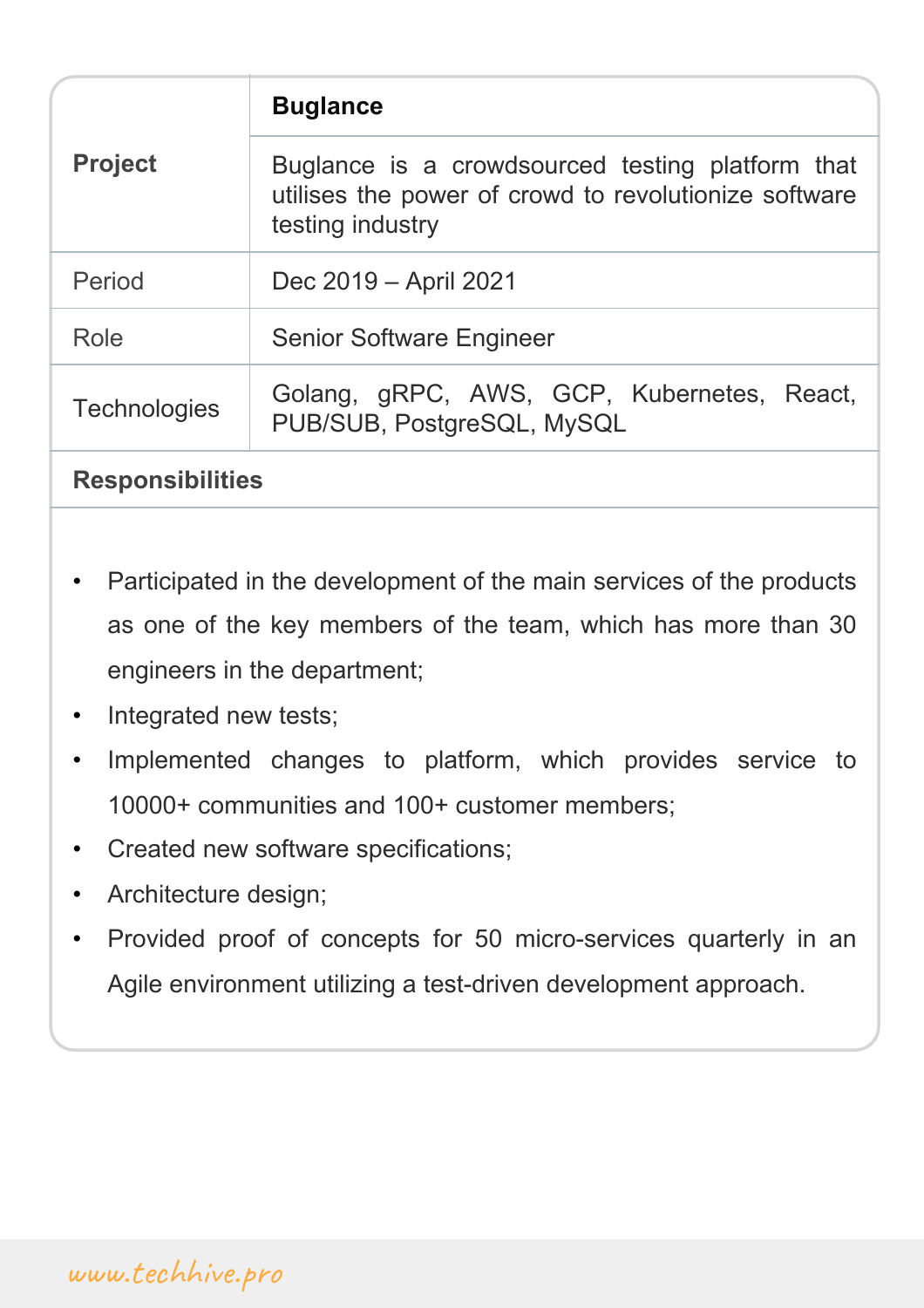|                         | <b>Ante Technologies LLC</b>                                                                                      |
|-------------------------|-------------------------------------------------------------------------------------------------------------------|
| <b>Project</b>          | Ante Technologies is a vanguard of online<br>marketing, leading to top global choices across<br>varied industries |
| Period                  | Nov 2017 - Nov 2019                                                                                               |
| Role                    | <b>Senior Software Engineer</b>                                                                                   |
| <b>Technologies</b>     | Python, Django, Golang, Node.js, AWS Lambda,<br>Kubernetes, React, PostgreSQL, MongoDB                            |
| <b>Responsibilities</b> |                                                                                                                   |

- Designed and developed 100+ native applications;
- Created benchmark reports for latency-critical APIs that were responding to more than 200 milliseconds;
- Created quick wins for a platform that was generating 100k revenue daily without missing the global picture;
- Led weekly engineering tech discussions;
- Participated in the hiring of the new team members as a product tech stack expert.